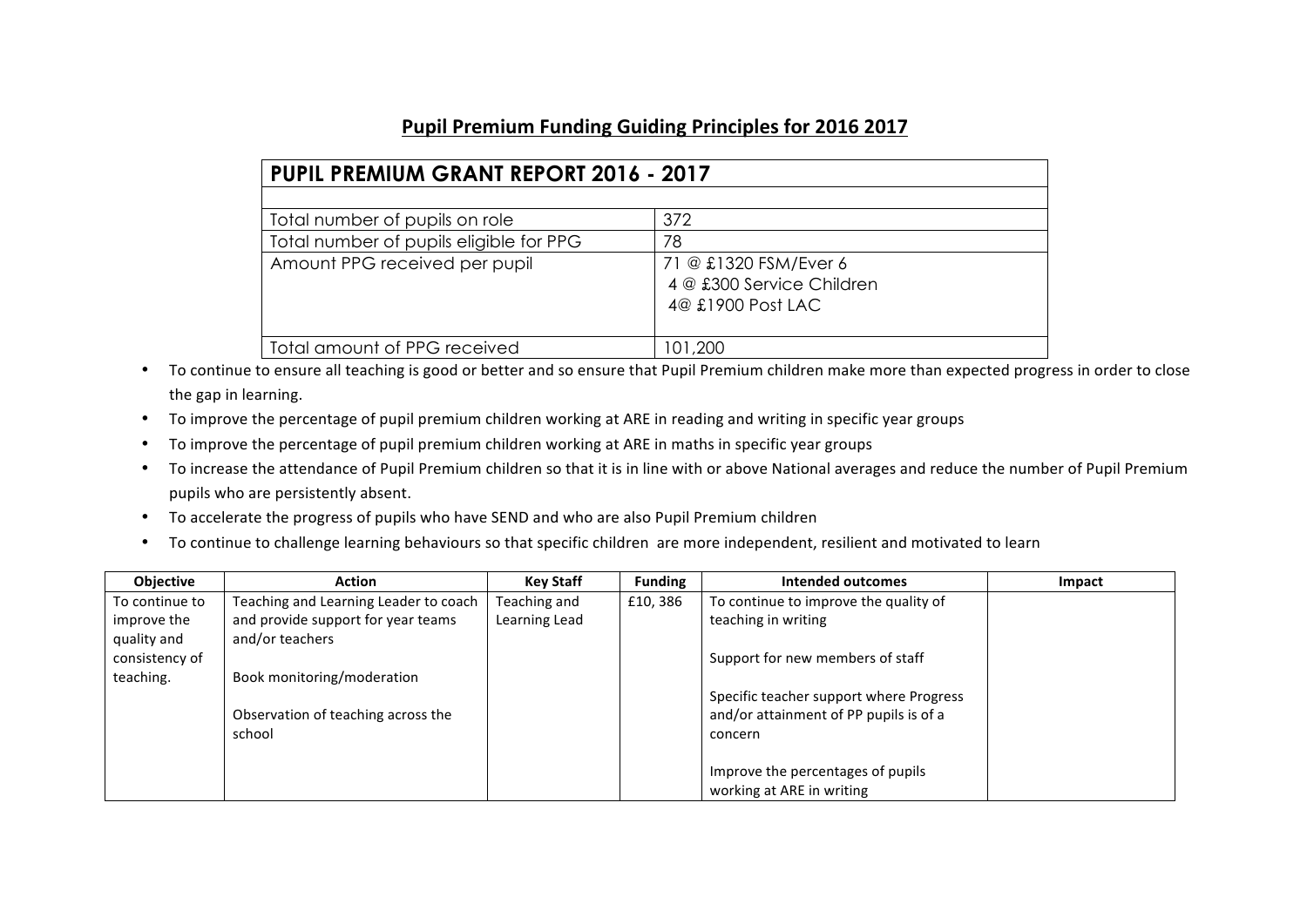| To improve the   | Teaching and Learning Leader to coach | Teaching and         | Total cost | To improve the percentage of pupil        |  |
|------------------|---------------------------------------|----------------------|------------|-------------------------------------------|--|
| percentage of    | and provide support for year teams    | Learning Lead        | for        | premium children working at ARE in        |  |
| pupil premium    | and/or teachers                       |                      | staffing:  | writing so that they are in line or above |  |
| children         |                                       |                      | £44,402    | National Averages.                        |  |
| working at ARE   | Year 4, 5 and Year 6 Pupil Premium    | Pupil Premium        |            |                                           |  |
| in writing in    | Lead Teacher Intervention to support  | Learning Lead        |            | Current ARE Percentages Summer 2 -        |  |
| specific year    | Year 4, 5 and Year 6 writing.         | Teacher Year 6.      |            |                                           |  |
| groups $(2016 -$ |                                       |                      |            | Year 3 - EKS1 data:                       |  |
| 2017: Year 3, 4, | Targeted interventions e.g.           | Pupil Premium        |            |                                           |  |
| 5 and $6$ )      | Accelerwrite?, 1:1 writing            | Lead Teacher         |            | Year 4 - 73%                              |  |
|                  | conferencing, key domain small group  | Year 5               |            |                                           |  |
|                  | support                               |                      |            | Year 5 - 58%                              |  |
|                  |                                       | <b>Pupil Premium</b> |            |                                           |  |
|                  |                                       | Lead Teacher         |            | Year $6 - 64%$                            |  |
|                  |                                       | Year 4               |            |                                           |  |
|                  |                                       |                      |            | Milestones for 2016 - 2017                |  |
|                  |                                       | <b>Pupil Premium</b> |            |                                           |  |
|                  |                                       | Lead teacher Year    |            | End of Autumn Term                        |  |
|                  |                                       | 3                    |            | Year 3-                                   |  |
|                  |                                       |                      |            | Year 4-78%                                |  |
|                  |                                       |                      |            | Year 5-65%                                |  |
|                  |                                       |                      |            | Year 6-70%                                |  |
|                  |                                       |                      |            |                                           |  |
|                  |                                       |                      |            | End of Spring                             |  |
|                  |                                       |                      |            | Year 3-                                   |  |
|                  |                                       |                      |            | Year 4-82%                                |  |
|                  |                                       |                      |            | Year 5-75%                                |  |
|                  |                                       |                      |            | Year 6-75%                                |  |
|                  |                                       |                      |            |                                           |  |
|                  |                                       |                      |            | End of Summer                             |  |
|                  |                                       |                      |            | Year 3-85%<br>Year 4-90%                  |  |
|                  |                                       |                      |            | Year 5-85%                                |  |
|                  |                                       |                      |            | Year 6-85%                                |  |
|                  |                                       |                      |            |                                           |  |
|                  |                                       |                      |            |                                           |  |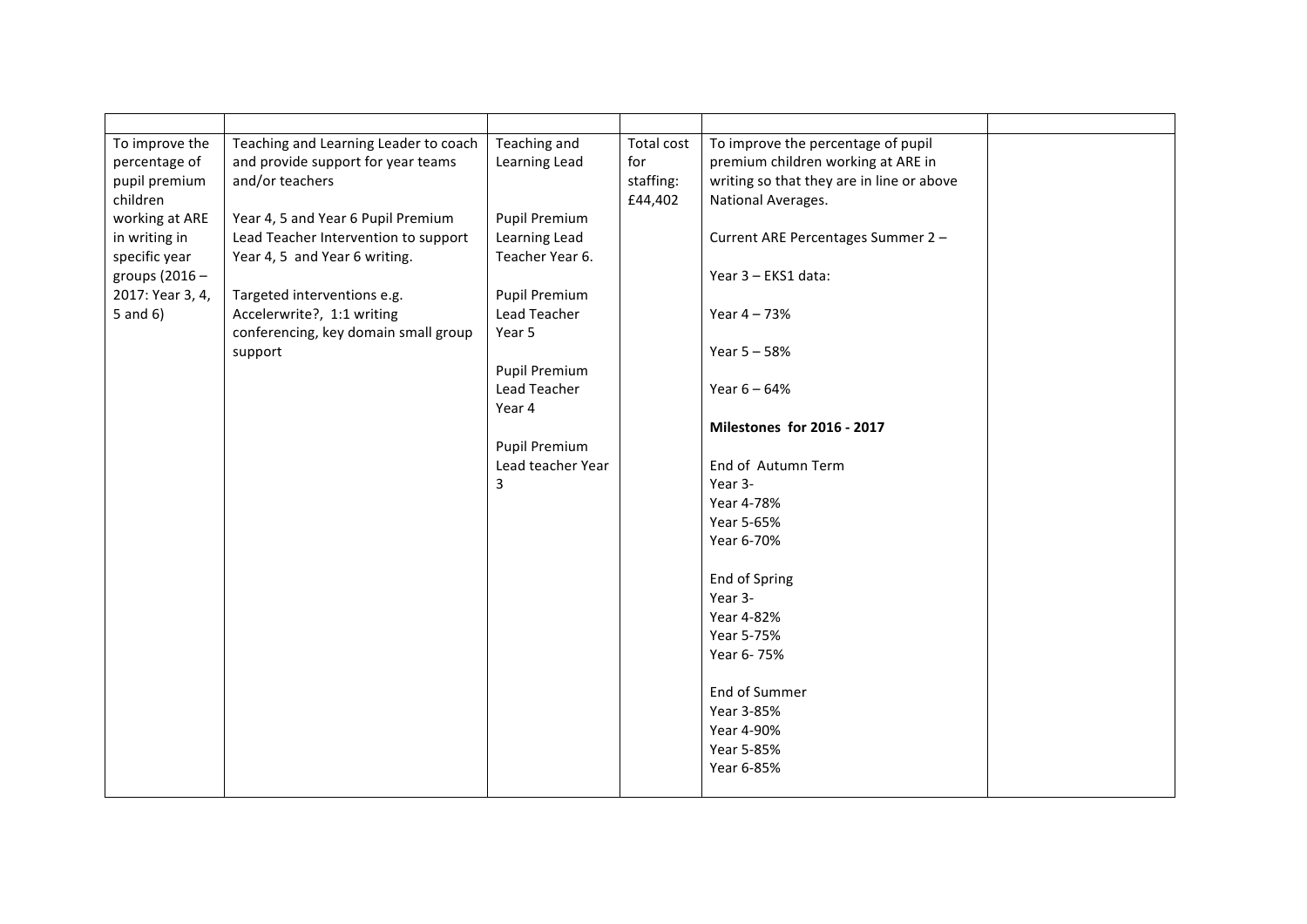| To improve the                         | Teaching and Learning Leader to coach | Teaching and         | See above   | To improve the percentage of pupil                                               |  |
|----------------------------------------|---------------------------------------|----------------------|-------------|----------------------------------------------------------------------------------|--|
| percentage of                          | and provide support for year teams    | Learning Lead        | staffing    | premium children working at ARE in                                               |  |
| pupil premium<br>children              | and/or teachers                       |                      | cost        | reading so that they are in line or above<br>National Averages (Test and Teacher |  |
| working at ARE                         | Pupil Premium Lead Teacher            | <b>Pupil Premium</b> | $+ an$      | Assessment).                                                                     |  |
| in reading in                          | Intervention to support Year 6        | Lead Teacher         | additional  |                                                                                  |  |
| specific year                          |                                       | Year 6               | £1590       | Current ARE Percentages Summer 2 -                                               |  |
| $groups -$                             |                                       |                      |             |                                                                                  |  |
| $2016 - 2017$                          | Targeted interventions e.g.           |                      |             | Year $6 - 75%$                                                                   |  |
| Year 6.                                | Acceleread, individual reading, book  | English Leader       |             |                                                                                  |  |
|                                        | clubs etc, reading boosters           |                      |             | Milestones-                                                                      |  |
| (Ref. Whole<br><b>School Strategic</b> |                                       | School Librarian     |             | Autumn: 78%                                                                      |  |
| Plan)                                  |                                       |                      |             | Spring:82%                                                                       |  |
|                                        |                                       |                      |             | Summer:85%                                                                       |  |
|                                        |                                       |                      |             |                                                                                  |  |
|                                        |                                       |                      |             | Analysis of intervention impacts shows                                           |  |
|                                        |                                       |                      |             | that pupils are benefitting from the                                             |  |
|                                        |                                       |                      |             | additional support/intervention which is                                         |  |
|                                        |                                       |                      |             | in turn driving standards higher.                                                |  |
|                                        |                                       |                      |             | Baseline Vernon reading data shows that a                                        |  |
|                                        |                                       |                      |             | minimum of 1:2 ratio gains have been                                             |  |
|                                        |                                       |                      |             | made.                                                                            |  |
|                                        |                                       |                      |             |                                                                                  |  |
|                                        |                                       |                      |             |                                                                                  |  |
| To improve the                         | Teaching and Learning Leader to coach | Teaching and         | Included    | To improve the percentage of pupil                                               |  |
| percentage of                          | and provide support for year teams    | Learning Lead        | in staffing | premium children working at ARE in                                               |  |
| pupil premium<br>children              | and/or teachers                       |                      | costs       | writing so that they are in line or above<br>National Averages.                  |  |
| working at ARE                         | Pupil Premium Lead Teacher            | <b>Pupil Premium</b> |             |                                                                                  |  |
| in maths in                            | Intervention to support Year 4 and    | <b>Lead Teacher</b>  |             | Current ARE Percentages Summer 2 -                                               |  |
| specific year                          | Year 6.                               | Year 4 and Year 6    |             |                                                                                  |  |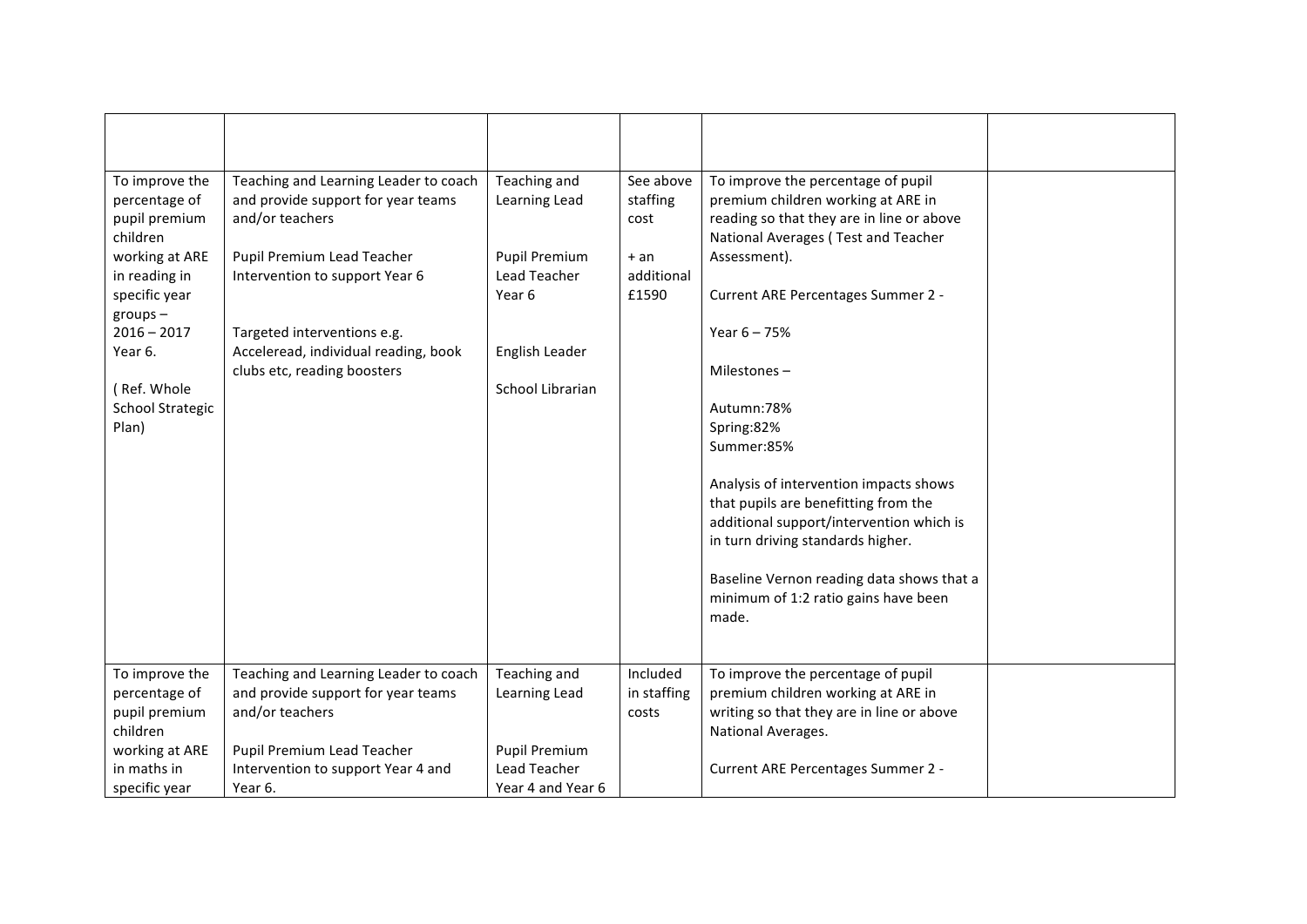| $groups -$           |                                                                              |                 |             | Year 4:82%                                 |
|----------------------|------------------------------------------------------------------------------|-----------------|-------------|--------------------------------------------|
| $2016 - 2017$        |                                                                              |                 |             | Year 6:79%                                 |
| Year 4 and Year      | Targeted interventions e.g. 1:1 pre-                                         |                 |             |                                            |
| 6.                   | teaching, precision teaching                                                 |                 |             |                                            |
|                      |                                                                              |                 |             | <b>Milestones for 2016 - 2017</b>          |
|                      |                                                                              |                 |             |                                            |
|                      |                                                                              |                 |             | End of Autumn Term                         |
|                      |                                                                              |                 |             | Year 4-84%                                 |
|                      |                                                                              |                 |             | Year 6-81%                                 |
|                      |                                                                              |                 |             | End of Spring                              |
|                      |                                                                              |                 |             | Year 4-86%                                 |
|                      |                                                                              |                 |             | Year 6-83%                                 |
|                      |                                                                              |                 |             |                                            |
|                      |                                                                              |                 |             | End of Summer                              |
|                      |                                                                              |                 |             | Year 4-90%                                 |
|                      |                                                                              |                 |             | Year 6-85%                                 |
|                      |                                                                              |                 |             |                                            |
|                      |                                                                              |                 |             |                                            |
|                      |                                                                              |                 |             |                                            |
|                      |                                                                              |                 |             |                                            |
| To increase the      | Pupil Premium Leader (DHT) to                                                | DHT             | Included    | Attendance of PP pupils at least matches   |
| attendance of        | monitor absence below 95% monthly.                                           |                 | in staffing | non PP pupils in all year groups.          |
| <b>Pupil Premium</b> |                                                                              |                 | costs       |                                            |
| children so that     | Introduce rewards system for pupils                                          |                 |             | 2015 2016 Attendance data (cumulative      |
| it is in line with   | whose attendance is 98% and above.                                           | DHT             | £8000       | %)                                         |
| or above             |                                                                              |                 |             | Year 3<br>Year 4<br>Year 5<br>Year 6       |
| National             | Introduce and conduct structured                                             |                 |             | PP<br>TBC<br>94.6<br>95.4<br>94.4          |
| averages             | conversations for all Pupil Premium<br>children with attendance below 95% in | Time allocation | 12,831.67   | Non PP<br>97.2<br><b>TBC</b><br>97<br>97.6 |
|                      | 2015 2016.                                                                   | from HT DHT AHT |             |                                            |
|                      |                                                                              |                 |             |                                            |
|                      | Attendance will forms a key part of                                          |                 |             | Pupil premium pupils average attendance    |
|                      | discussions and actions in the Team                                          |                 |             | is at least 97% and above by the end of    |
|                      | Around the Child Meeting.                                                    |                 |             | the year.                                  |
|                      |                                                                              |                 |             |                                            |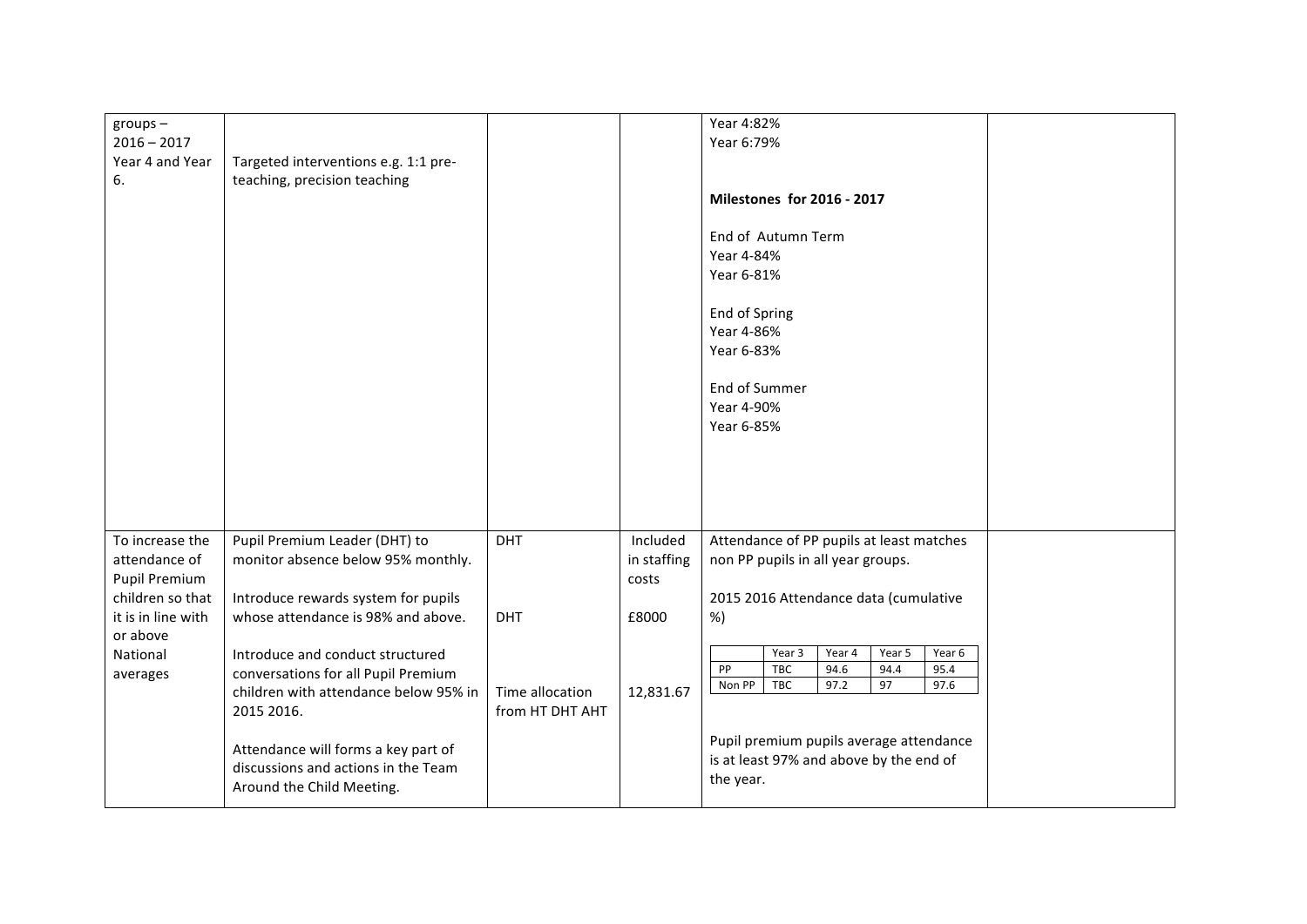|                                                               | Breakfast club offer to support                                                                                                                                                                                                                                                                                                                                                                                                                          | All staff         | £2000                                         |                                         |  |
|---------------------------------------------------------------|----------------------------------------------------------------------------------------------------------------------------------------------------------------------------------------------------------------------------------------------------------------------------------------------------------------------------------------------------------------------------------------------------------------------------------------------------------|-------------------|-----------------------------------------------|-----------------------------------------|--|
|                                                               | children with attendance below 95%                                                                                                                                                                                                                                                                                                                                                                                                                       |                   |                                               |                                         |  |
|                                                               |                                                                                                                                                                                                                                                                                                                                                                                                                                                          |                   |                                               | Increased parental engagement           |  |
| To reduce the                                                 | Pupil Premium Leader (DHT) to                                                                                                                                                                                                                                                                                                                                                                                                                            | DHT               | Included                                      | Persistent absenteeism is eliminated    |  |
| number of Pupil                                               | monitor absence below 95% weekly.                                                                                                                                                                                                                                                                                                                                                                                                                        |                   | in staffing                                   | through a rigorous and robust approach. |  |
| Premium pupils                                                |                                                                                                                                                                                                                                                                                                                                                                                                                                                          |                   | costs                                         |                                         |  |
| who are                                                       | Introduce rewards system for pupils                                                                                                                                                                                                                                                                                                                                                                                                                      |                   |                                               |                                         |  |
| persistently                                                  | whose attendance is 98% and above.                                                                                                                                                                                                                                                                                                                                                                                                                       | DHT               |                                               |                                         |  |
| absent.                                                       |                                                                                                                                                                                                                                                                                                                                                                                                                                                          |                   |                                               |                                         |  |
|                                                               | Introduce and conduct regular                                                                                                                                                                                                                                                                                                                                                                                                                            |                   | £                                             |                                         |  |
|                                                               |                                                                                                                                                                                                                                                                                                                                                                                                                                                          |                   |                                               |                                         |  |
|                                                               | Premium children with attendance                                                                                                                                                                                                                                                                                                                                                                                                                         | HT DHT AHT        |                                               |                                         |  |
|                                                               |                                                                                                                                                                                                                                                                                                                                                                                                                                                          |                   |                                               |                                         |  |
|                                                               |                                                                                                                                                                                                                                                                                                                                                                                                                                                          |                   |                                               |                                         |  |
|                                                               |                                                                                                                                                                                                                                                                                                                                                                                                                                                          |                   |                                               |                                         |  |
|                                                               |                                                                                                                                                                                                                                                                                                                                                                                                                                                          |                   |                                               |                                         |  |
|                                                               |                                                                                                                                                                                                                                                                                                                                                                                                                                                          |                   |                                               |                                         |  |
|                                                               |                                                                                                                                                                                                                                                                                                                                                                                                                                                          |                   |                                               |                                         |  |
|                                                               |                                                                                                                                                                                                                                                                                                                                                                                                                                                          |                   |                                               |                                         |  |
|                                                               |                                                                                                                                                                                                                                                                                                                                                                                                                                                          |                   |                                               |                                         |  |
|                                                               |                                                                                                                                                                                                                                                                                                                                                                                                                                                          |                   |                                               |                                         |  |
|                                                               |                                                                                                                                                                                                                                                                                                                                                                                                                                                          |                   |                                               |                                         |  |
|                                                               |                                                                                                                                                                                                                                                                                                                                                                                                                                                          |                   |                                               |                                         |  |
|                                                               |                                                                                                                                                                                                                                                                                                                                                                                                                                                          |                   |                                               |                                         |  |
|                                                               |                                                                                                                                                                                                                                                                                                                                                                                                                                                          |                   |                                               |                                         |  |
|                                                               |                                                                                                                                                                                                                                                                                                                                                                                                                                                          |                   |                                               |                                         |  |
|                                                               |                                                                                                                                                                                                                                                                                                                                                                                                                                                          |                   | provision)                                    |                                         |  |
|                                                               |                                                                                                                                                                                                                                                                                                                                                                                                                                                          |                   |                                               |                                         |  |
|                                                               |                                                                                                                                                                                                                                                                                                                                                                                                                                                          |                   |                                               |                                         |  |
| To improve                                                    | Look at domain sheets and finely tune                                                                                                                                                                                                                                                                                                                                                                                                                    | All staff         | Included                                      | (see Pupil Premium Provision plans for  |  |
| targeting                                                     | interventions/support for these pupils                                                                                                                                                                                                                                                                                                                                                                                                                   | DHT               | in staffing                                   | each year group which addresses the     |  |
| children's                                                    |                                                                                                                                                                                                                                                                                                                                                                                                                                                          |                   | costs                                         | specific needs of the cohort and        |  |
| attainment in                                                 |                                                                                                                                                                                                                                                                                                                                                                                                                                                          |                   |                                               |                                         |  |
|                                                               |                                                                                                                                                                                                                                                                                                                                                                                                                                                          |                   |                                               |                                         |  |
|                                                               |                                                                                                                                                                                                                                                                                                                                                                                                                                                          |                   |                                               |                                         |  |
|                                                               |                                                                                                                                                                                                                                                                                                                                                                                                                                                          |                   |                                               |                                         |  |
|                                                               |                                                                                                                                                                                                                                                                                                                                                                                                                                                          |                   |                                               |                                         |  |
| specific subjects<br>through<br>appropriate<br>interventions. | structured conversations for all Pupil<br>below 90 % in 2015 2016.<br>School to take a proactive stance in<br>persuing persistent absence through<br>legal channels.<br>Targeted support from Home School<br>Link Worker<br>Breakfast club offer to support<br>children with attendance below 95%<br>DHT to create an initial provision<br>overview for the start of the academic<br>year based on domain sheets and<br>updated pupil premium passports. | HT<br><b>HSLW</b> | (identified<br>in<br><b>Breakfast</b><br>Club | individuals)                            |  |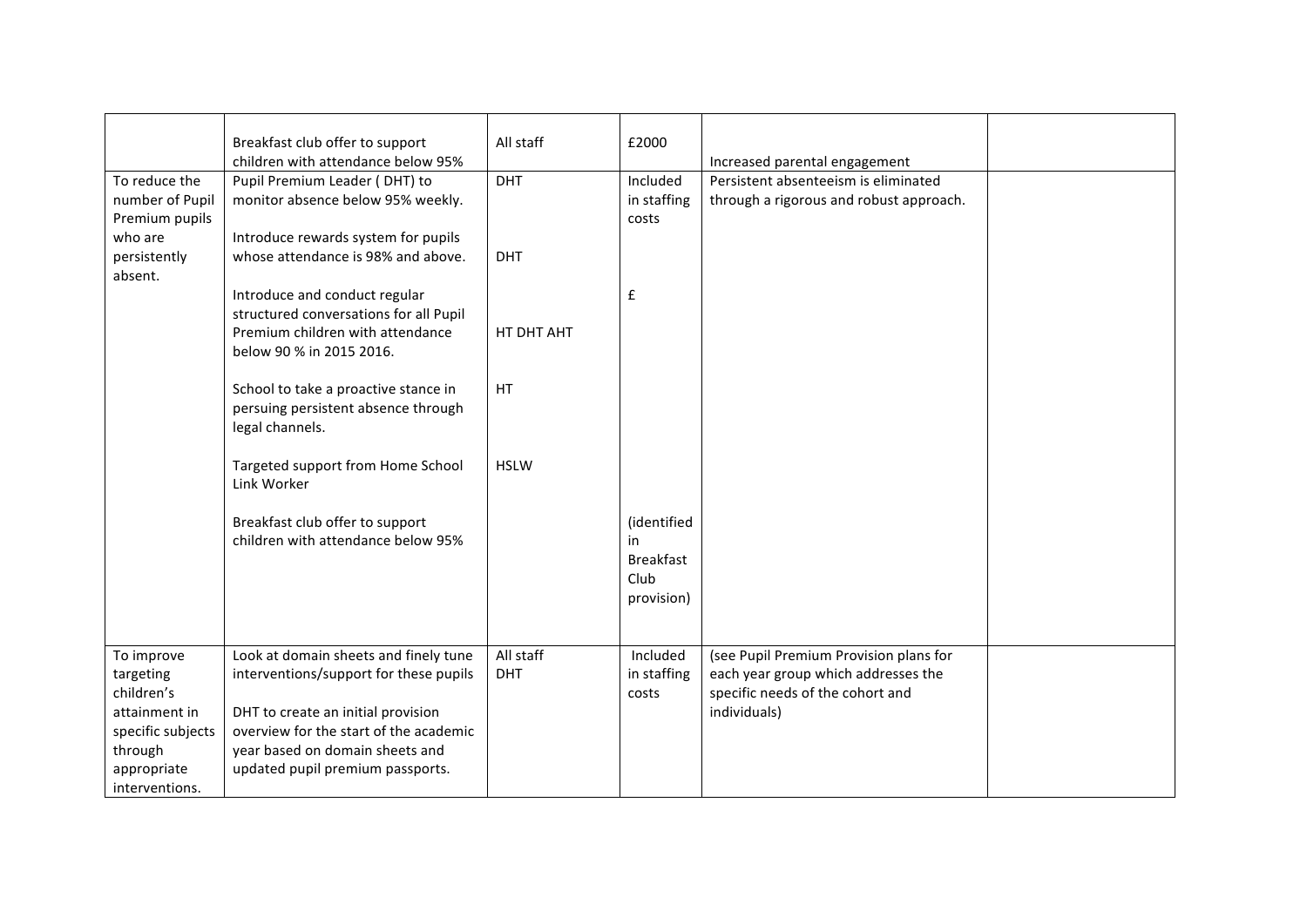|                               | Monitor provision based on the<br>overview                                                     |               |             |                                                                                         |  |
|-------------------------------|------------------------------------------------------------------------------------------------|---------------|-------------|-----------------------------------------------------------------------------------------|--|
|                               | Meet with year teams half termly to<br>review progress and evaluate impact<br>of interventions |               |             |                                                                                         |  |
|                               | Pupil Premium Lead teacher allocated<br>for each year group                                    |               |             |                                                                                         |  |
|                               | Review impact and adjust accordingly.                                                          |               |             |                                                                                         |  |
| To accelerate                 | Look at domain sheets and finely tune                                                          | DHT and SENCo | Included    | % indicates percentage of pupils who are                                                |  |
| the progress of               | interventions/support for these pupils.                                                        |               | in staffing | <b>SEND and Pupil Premium</b>                                                           |  |
| pupils who have               |                                                                                                |               | costs       |                                                                                         |  |
| SEND and who                  | Half termly meetings between DHT                                                               |               |             | Year 3: 46%                                                                             |  |
| are also Pupil                | /PPL and SENCo to discuss pupils and                                                           |               |             | Year 4: 9%                                                                              |  |
| Premium<br>children           | put in to place individualised support.                                                        |               |             | Year 5: 11%<br>Year 6: 18%                                                              |  |
|                               | Key domain sheets indicate impact of                                                           |               |             |                                                                                         |  |
|                               | personalised plans put in to place.                                                            |               |             | Progress is accelerated for pupils who fall                                             |  |
|                               | Analysis to be completed each half                                                             |               |             | in to this group as outlined though half                                                |  |
|                               | term.                                                                                          |               |             | termly analysis.                                                                        |  |
|                               |                                                                                                |               |             |                                                                                         |  |
|                               | 10hours of allocated LSA support time                                                          |               | $+an$       |                                                                                         |  |
|                               | per week                                                                                       |               | additional  |                                                                                         |  |
|                               |                                                                                                |               | £4531       |                                                                                         |  |
| To continue to<br>develop the | DHT / PPL leadership time                                                                      | <b>DHT</b>    | £6447       | Two weekly monitoring will take place in<br>the form of lesson/ book/ pupil trail/pupil |  |
| strategic                     | Support from the Local Authority                                                               | LA            | £900        | conferencing, and a written report in                                                   |  |
| leadership of                 |                                                                                                |               |             | place which identify key actions for                                                    |  |
| pupil premium                 | Development of the Pupil Premium                                                               |               |             | pupils/teachers/year groups.                                                            |  |
| through regular               | Team meeting approach                                                                          | All staff     |             |                                                                                         |  |
| monitoring and                |                                                                                                |               |             |                                                                                         |  |
| evaluation                    | School Improvement Team meetings                                                               |               |             | Increased percentage of pupils working at                                               |  |
|                               |                                                                                                |               |             | ARE as evidenced through outcomes.                                                      |  |
|                               | Staff meeting Pupil Premium Team                                                               |               |             |                                                                                         |  |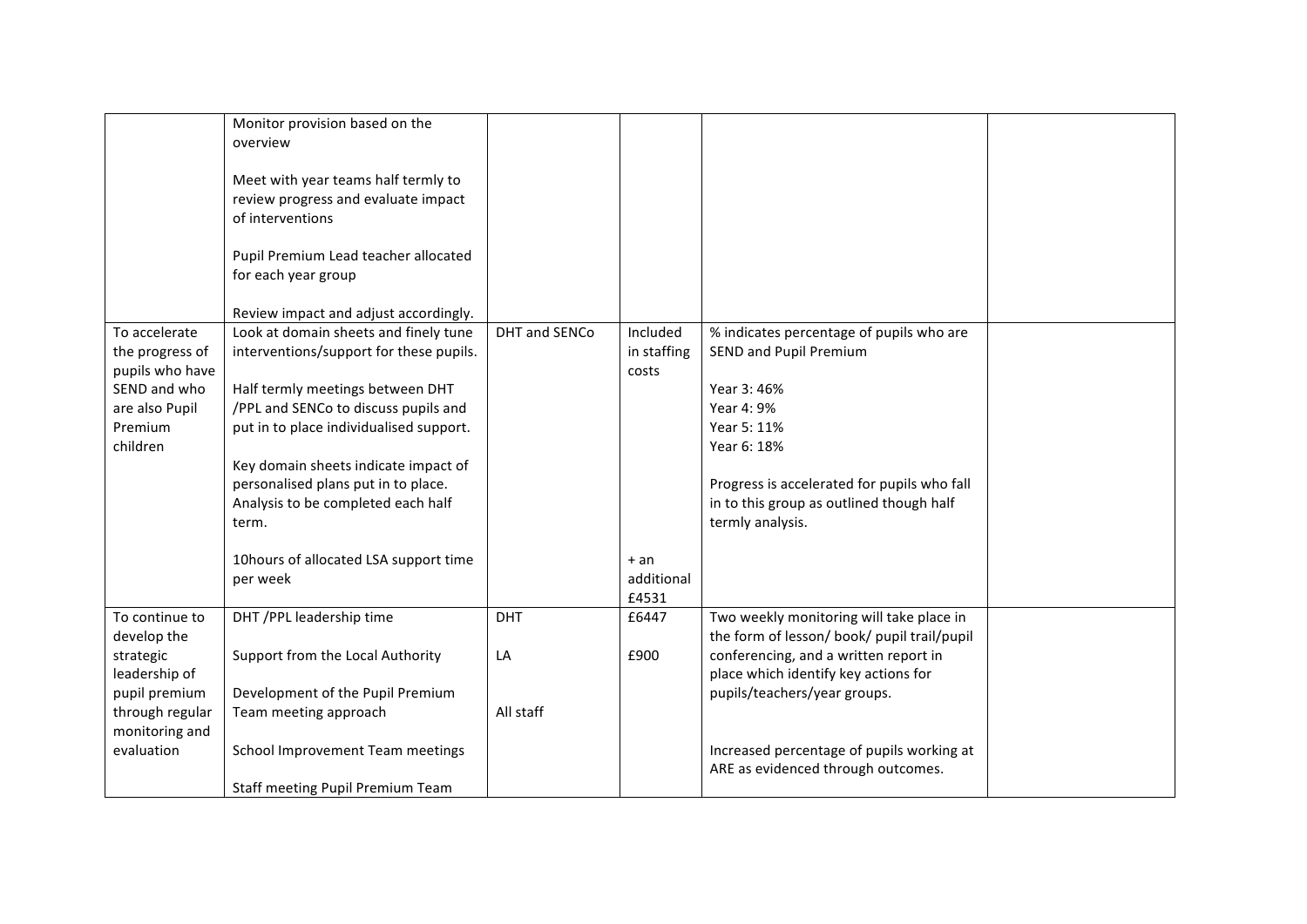|                                                                           | meetings introduced to monitor and<br>evaluate provision and attainment of<br>pupil premium pupils.<br>Governing Body Pupil Premium<br>monitoring on half termly basis and<br>reports written | Governing Body                  |                                            |                                                                                                                                                                                                                  |  |
|---------------------------------------------------------------------------|-----------------------------------------------------------------------------------------------------------------------------------------------------------------------------------------------|---------------------------------|--------------------------------------------|------------------------------------------------------------------------------------------------------------------------------------------------------------------------------------------------------------------|--|
| To support<br>children to be<br>ready to learn<br>through ELSA<br>support | ELSA support time provided                                                                                                                                                                    | <b>ELSA</b><br>All Staff        | £5833                                      | An increase in the percentage in the<br>number of Pupil Premium Children who<br>are ready to learn is evidenced through<br>Pupil Premium passports.<br>Baseline assessments to be completed to<br>assess impact. |  |
| To provide                                                                | Residential funding                                                                                                                                                                           |                                 | £3800                                      | Pupils report their enjoyment.                                                                                                                                                                                   |  |
| financial<br>support to<br>access                                         | School visit funding                                                                                                                                                                          |                                 | £500                                       | Pupils are given opportunities and<br>experiences which may not have been                                                                                                                                        |  |
| opportunities                                                             | Clubs                                                                                                                                                                                         |                                 | £1000                                      | possible without funding.                                                                                                                                                                                        |  |
| that widen<br>children's<br>experiences                                   | Specialist class music tuition                                                                                                                                                                |                                 | £8359                                      |                                                                                                                                                                                                                  |  |
|                                                                           | Specialist languages tuition and<br>enrichment activities - specifically for<br>children who are at or above ARE (1/2<br>day per week)                                                        | Allocated<br>specialist teacher | £3237                                      |                                                                                                                                                                                                                  |  |
| To continue to<br>challenge<br>learning                                   | Previous class teachers to identify<br>pupils Passports identify the need in<br>this area                                                                                                     | Teaching staff<br><b>PPL</b>    | Funded<br>through<br>allocation            | Baseline assessment and intervention<br>impact statements identify improvement<br>in this area for all pupils                                                                                                    |  |
| behaviours so<br>that specific<br>children are<br>more                    | Provision map created and identifies<br>specific children                                                                                                                                     | T and L lead<br>teacher         | for<br>Teaching<br>and<br>Learning<br>Lead | Teaching staff report that there is an<br>increase the percentage in the number of<br>Pupil Premium Children who are ready to<br>learn and is evidenced through Pupil                                            |  |
| independent,<br>resilient and                                             | T and L lead complete observations of<br>specific children/groups of children                                                                                                                 | Pupils and T and L<br>lead      | teacher                                    | Premium passports.                                                                                                                                                                                               |  |